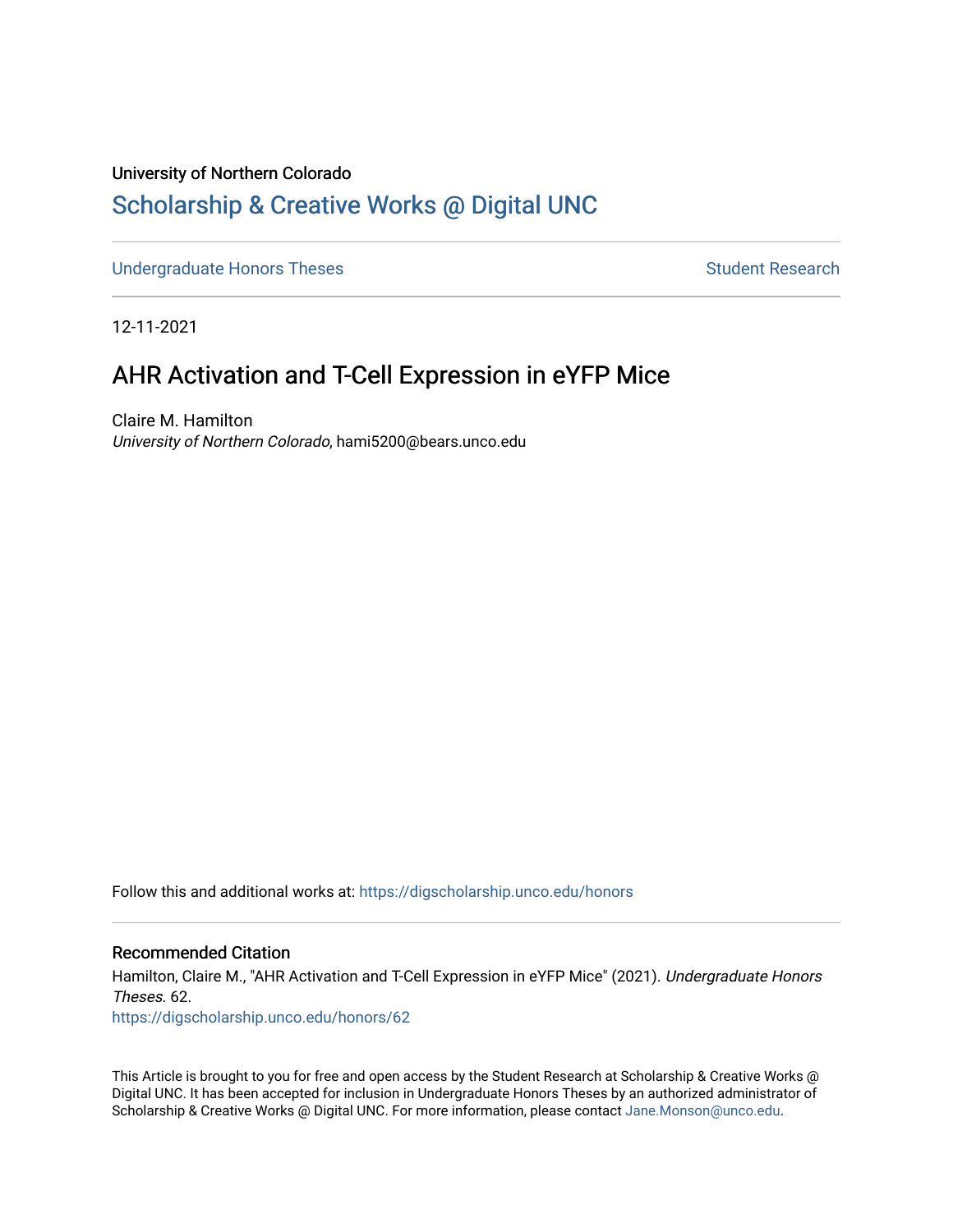University of Northern Colorado

Greeley, Colorado

# **AHR Activation and T-Cell Expression in eYFP Mice**

A Thesis/Capstone Submitted in Partial Fulfillment for Graduation with Honors Distinction and the Degree of Bachelor of Science

> Claire Hamilton University of Northern Colorado College of Natural and Health Sciences

> > FALL 2021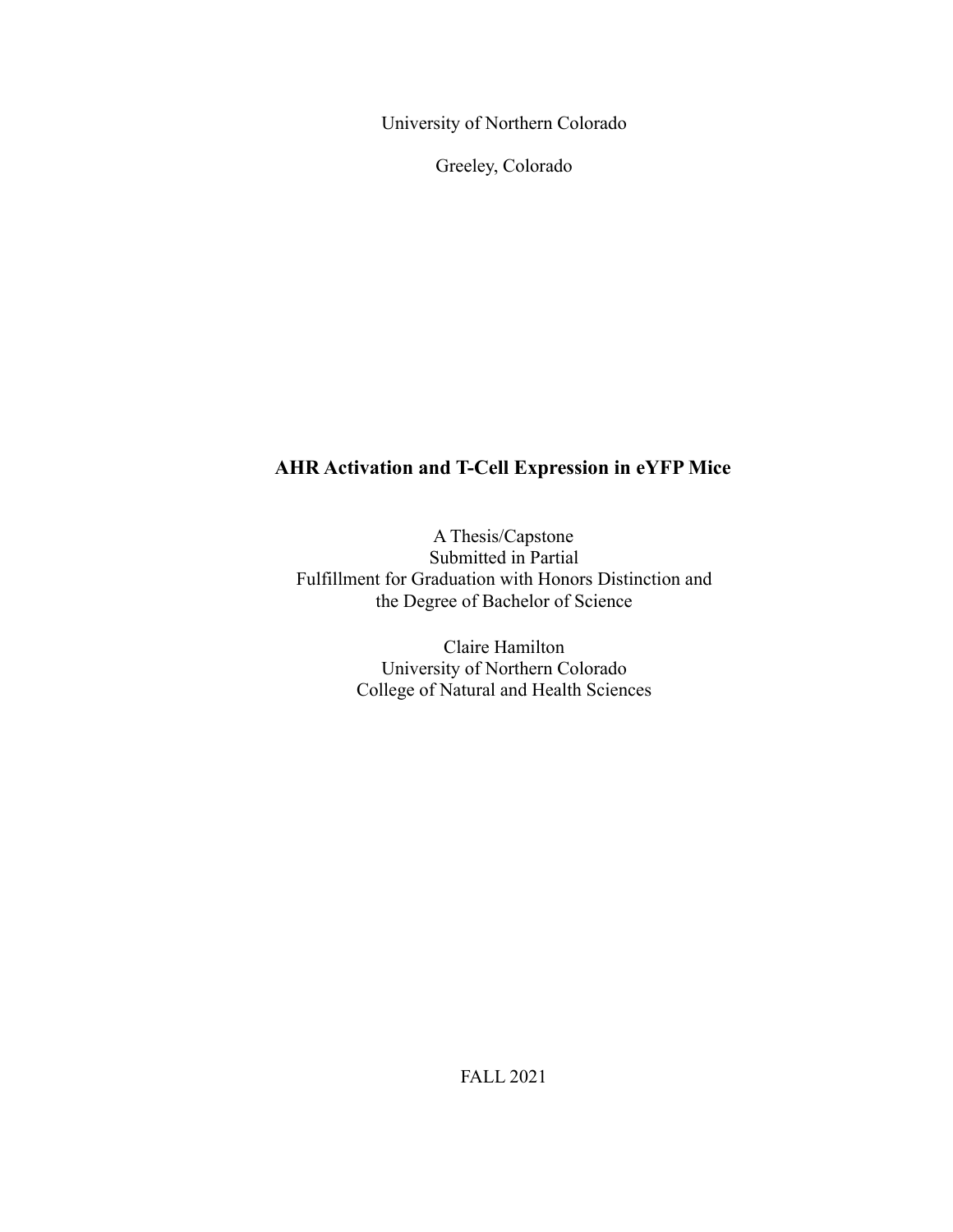# AHR ACTIVATION AND T-CELL EXPRESSION IN EYFP MICE

| PROJECT PREPARED BY:        |                      |  |  |  |
|-----------------------------|----------------------|--|--|--|
| Claire Hamilton             |                      |  |  |  |
| APPROVED BY THESIS ADVISOR: | Dr. Gregory DeKrey   |  |  |  |
|                             |                      |  |  |  |
| HONORS DEPT LIAISON:        | Dr. Stephen Mackessy |  |  |  |
|                             |                      |  |  |  |
| <b>HONORS DIRECTOR:</b>     |                      |  |  |  |
|                             | Loree Crow           |  |  |  |

*RECEIVED BY THE UNIVERSITY THESIS/CAPSTONE PROJECT COMMITTEE ON:*

12/11/2021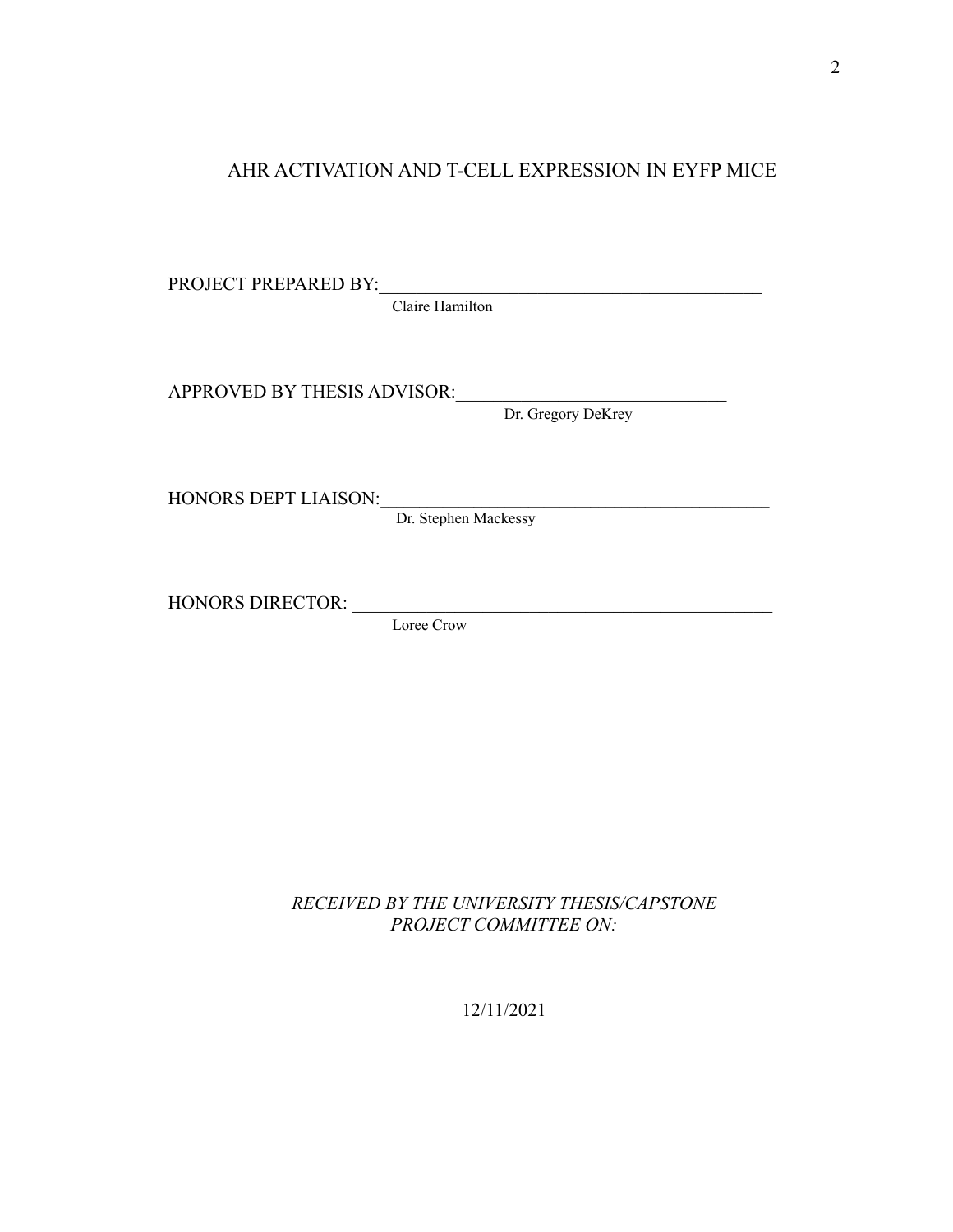#### *Abstract*

The objective of this study was to determine what blood cell types express the B lymphocyte-induced maturation protein-1 (BLIMP-1) gene. Such findings would be instrumental in research regarding the aryl hydrocarbon receptor (AhR) which is important in immune responses. The experimental model was a transgenic mouse that expresses the enhanced yellow fluorescent protein (eYFP) under the control of the BLIMP-1 promoter. Testing was carried out in two parts; (1) testing mice for eYFP presence and (2) testing mice for phenotypic cell markers. Cell samples were tested via flow cytometry. During phase one of testing it was found that positive mice showed an average of 0.972% eYFP positive cells, and negative mice showed an average of 0.138% eYFP positive cells. In the second phase it was found that the eYFP+ cells express several different markers, including CD3, CD4, CD8, and, CD11b. Additional testing needs to be completed to further understand what these cells express, but this preliminary data is promising for the future of the AhR and cell trafficking.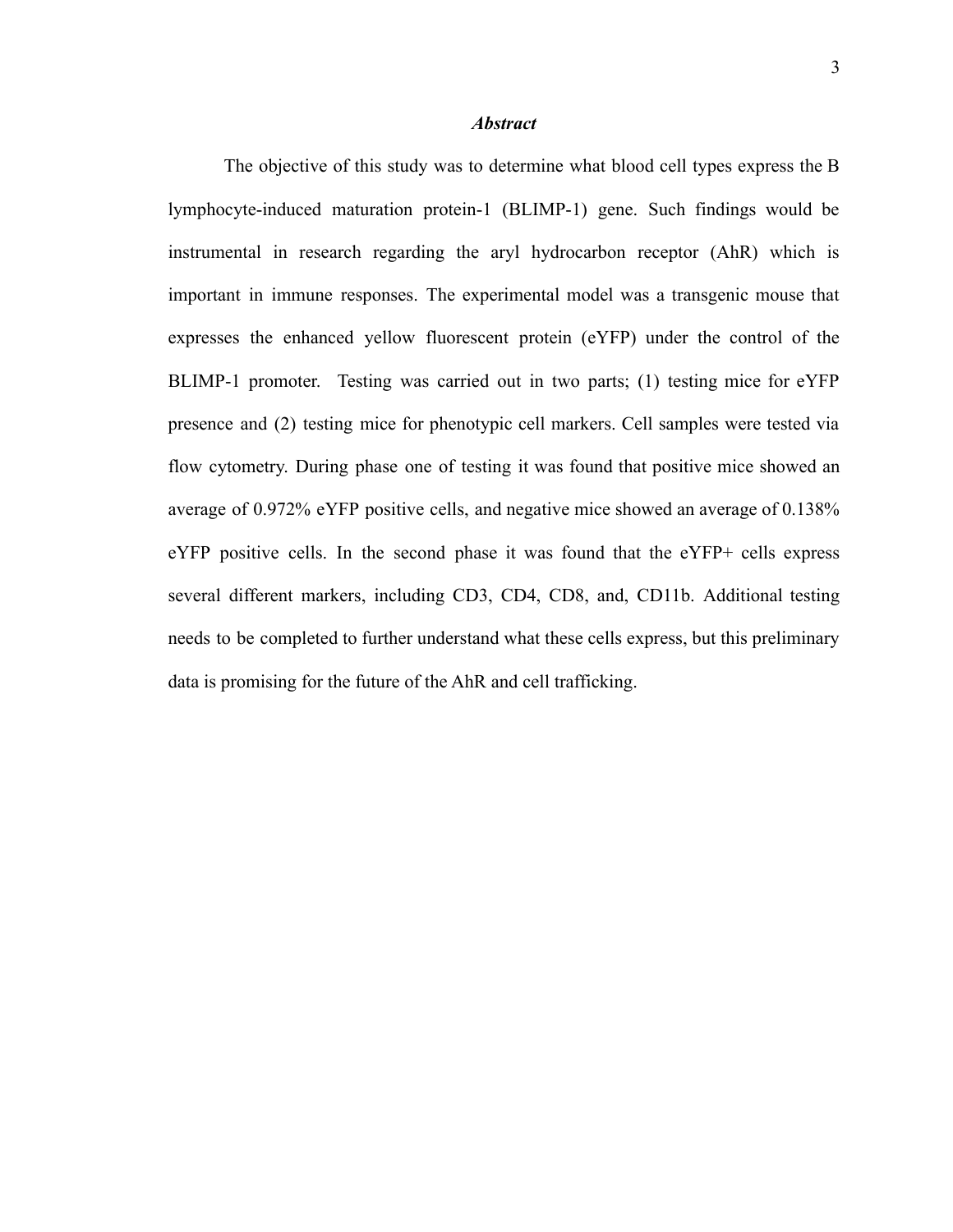#### *Introduction*

The aryl hydrocarbon receptor (AhR) is a promising component of the human body that may improve treatments for many autoimmune diseases, including graft vs. host and Crohn's. The receptor has had countless hours of research poured into it, and there is still more being conducted in an attempt to understand the receptor's workings and impacts on the body, particularly within the immune system and inflammatory response. It is known that the AhR is highly receptive to 2, 3, 7, 8-tetrachlorodibenzo p dioxin (TCDD), but the effects TCDD has on the AhR, and the implications this activation has on the human body are still not completely understood.

The aryl hydrocarbon receptor (AhR) was discovered 40 years ago and is promising in a multitude of medical arenas (Esser et al., 2018). After its original discovery, there was much research conducted to determine the workings of the AhR, but despite this, it is still not entirely understood what role this receptor plays within the body, especially regarding immune response (Sulentic & Kaminski, 2010).

The AhR is a ligand-activated protein receptor that is part of the Per-Arnt-Sim (PAS) protein family which regulates metabolism, circadian rhythms, hormone production, development, and immune function (McIntosh, Hogenesch, Bradfield, 2010). A unique and medically relevant component to the AhR is that there are many different ligands that will activate it. These ligands can come from plants, bacteria, or chemicals within the cell (Esser et al., 2018). One of the ligands the AhR has the highest affinity for is 2, 3, 7, 8-tetrachlorodibenzo-*p*-dioxin (TCDD). TCDD has a longer half-life with the AhR, and as a result is the most widely used in research as a model (Ramos, 2019).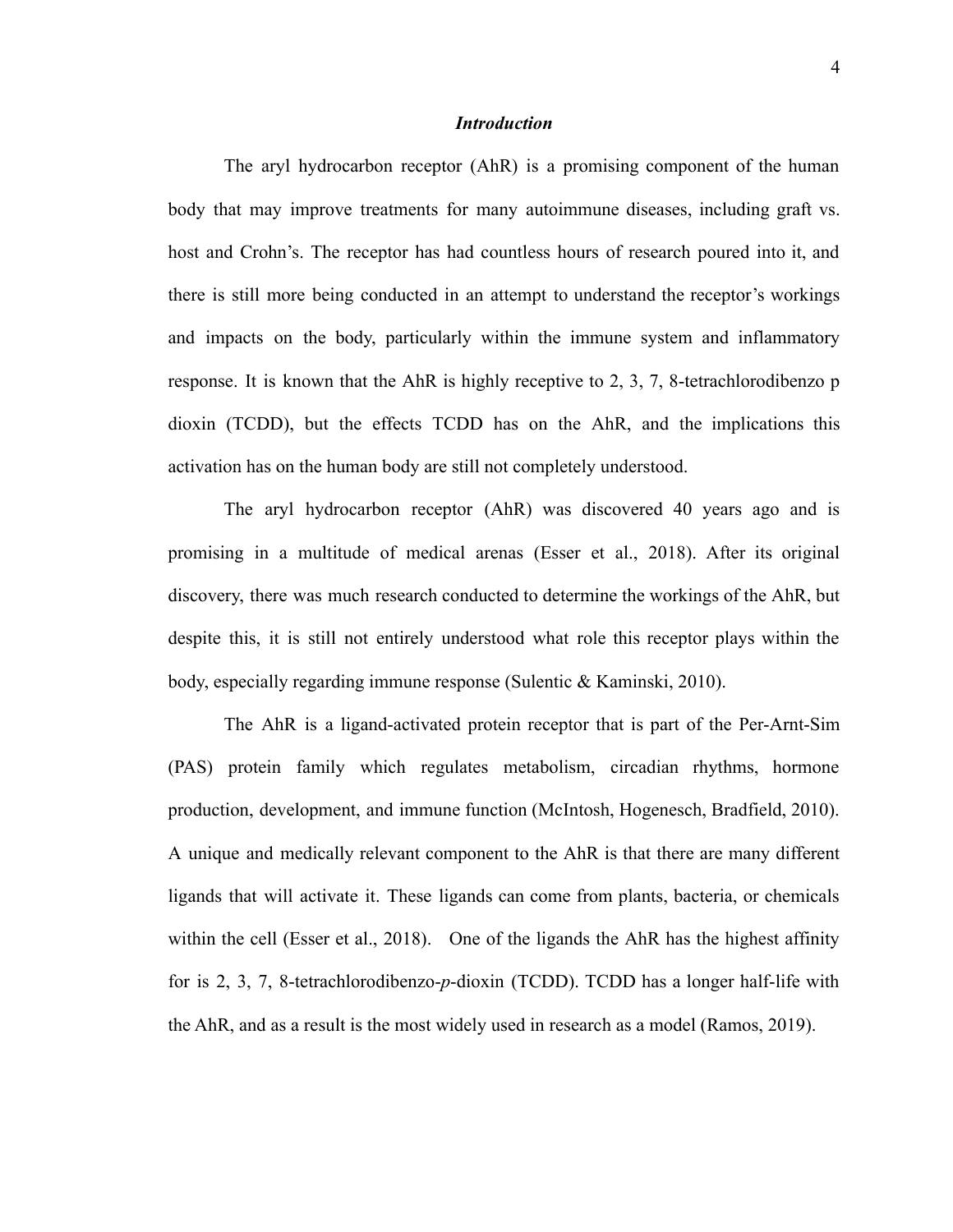Enhanced yellow fluorescent protein (eYFP) is a commonly used transgenic marker in research. It is a valuable tool for tracking cells throughout the body and in research and has been used in many research laboratories, such as those tracking immune pathways and the trafficking of immune cells (Xiaoxi, et al., 2011; Bullock, et al., 2008). eYFP is expressed on the Blimp-1 (B lymphocyte induced maturation protein) promoter, which is used to induce the maturation and differentiation of B lymphocytes (Turner, et al., 1994). Beyond B cells, Blimp-1 expression is also seen in T cells, especially in CD4+ and CD8+ ones; however, this expression has been found to be restricted predominantly to activated T cells (Fu, et al., 2017).

## *Significance*

In order to maintain optimal health, the body must properly defend against pathogens. One of the greatest exposure to these occurs within the GI tract. When pathogens enter the gut, antibodies bind to them to neutralize their attack and prevent advancement into other portions of the body (Macpherson, Geurking, McCoy, 2012). B cells and other immune cells gather in the lamina propria (LP) in preparation to intercept pathogens (Brandtzaeg et al., 1999). Many of these B cells migrate from other parts of the body, and some migrate selectively to the LP (Habetzion, et al., 2016). During the immune response, B cells secrete antibodies to defend against pathogens. Most of this antibody creation occurs within the LP (Ramos, 2019). Migration into the LP is crucial for proper immune defense so these antibody-secreting B cells are in the correct place to intercept pathogens.

The AhR plays a critical role in the migration of some immune cells. Previous research by others has demonstrated that the AhR regulates the migration of T cells into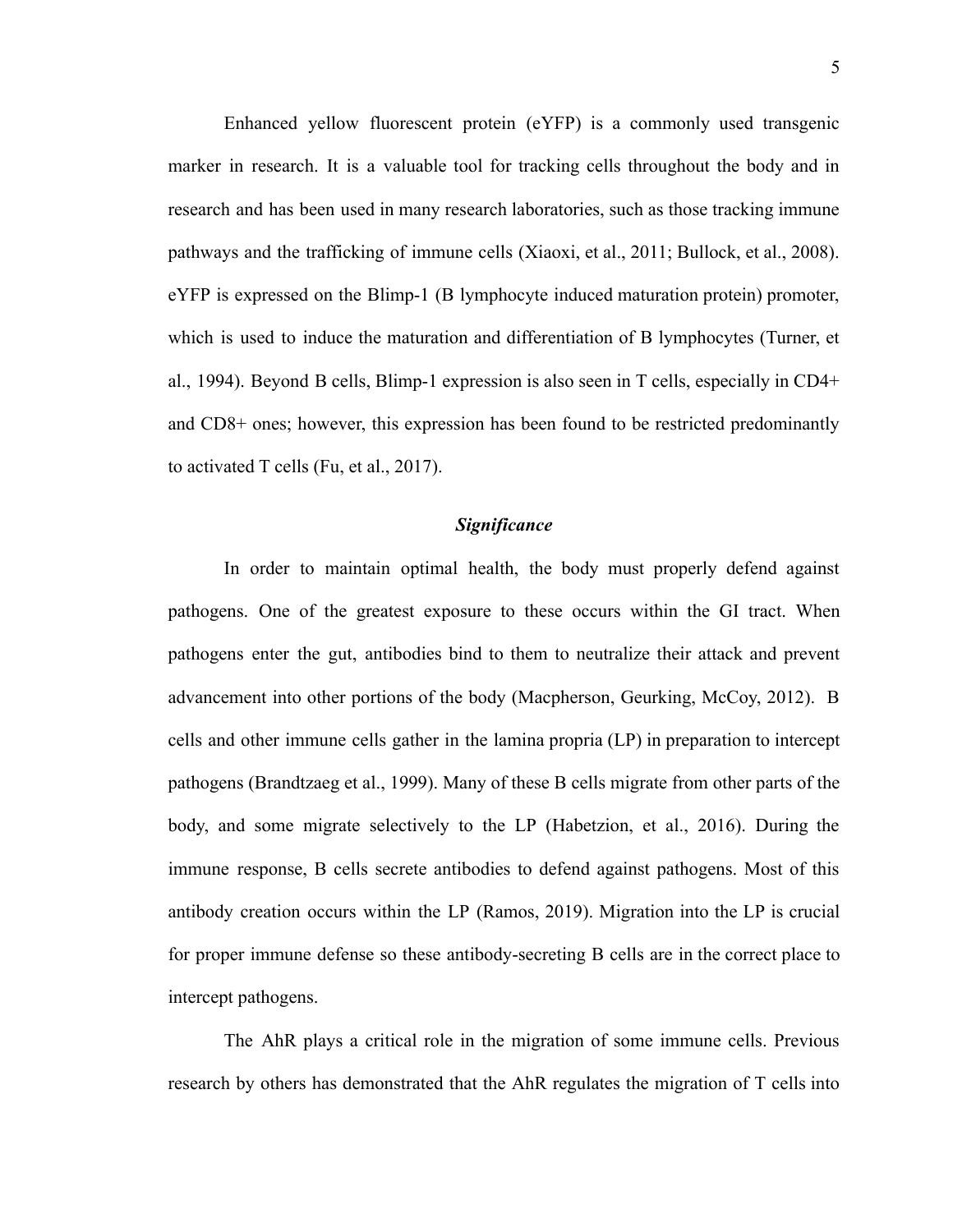the gut as well as T regulatory cell (Treg) differentiation (Qunintana et al., 2010). It is possible to activate the AhR with a wide array of foods and drugs, and some entire experiments have been conducted using food exclusively (Ramos, 2019).

Activation of the AhR in one study showed an increased average β7-integrin expression on CD3+ cells (Ramos). Previous research has also shown that when T-cells are primed and activated by the gut-associated lymphoid tissue, integrin α4β7 and CCR9 are upregulated, which directs them to the lamina propria (Habetzion, et al., 2016). In mice without  $\beta$ 7, an immune igA response to cholera toxin could not be properly mounted (Schippers, et al., 2012). These models suggest that the AhR can change the expression of β7-integrin from T cells, which in turn impacts the migration of T cells to the LP.

If the expression of eYFP on specific T cells can be fully understood, then specific cells and coreceptors can be manipulated to better understand the trafficking of immune cells. This would be especially important with regards to tracking cells as they respond to the AhR, as well as understanding what types of T and B cells are being signaled by the AhR. If immune responses such as these can be better understood then those methods could be utilized therapeutically in autoimmune diseases such as Crohn's and graft vs. host. Although mice models aren't completely representative of effects in humans, these findings are promising for developments in autoimmune therapies.

#### *Methods*

This study was carried out in strict accordance with the recommendations in the Guide for the Care and Use of Laboratory Animals of the National Institutes of Health (National Research Council, 1996). The animal protocol was approved by the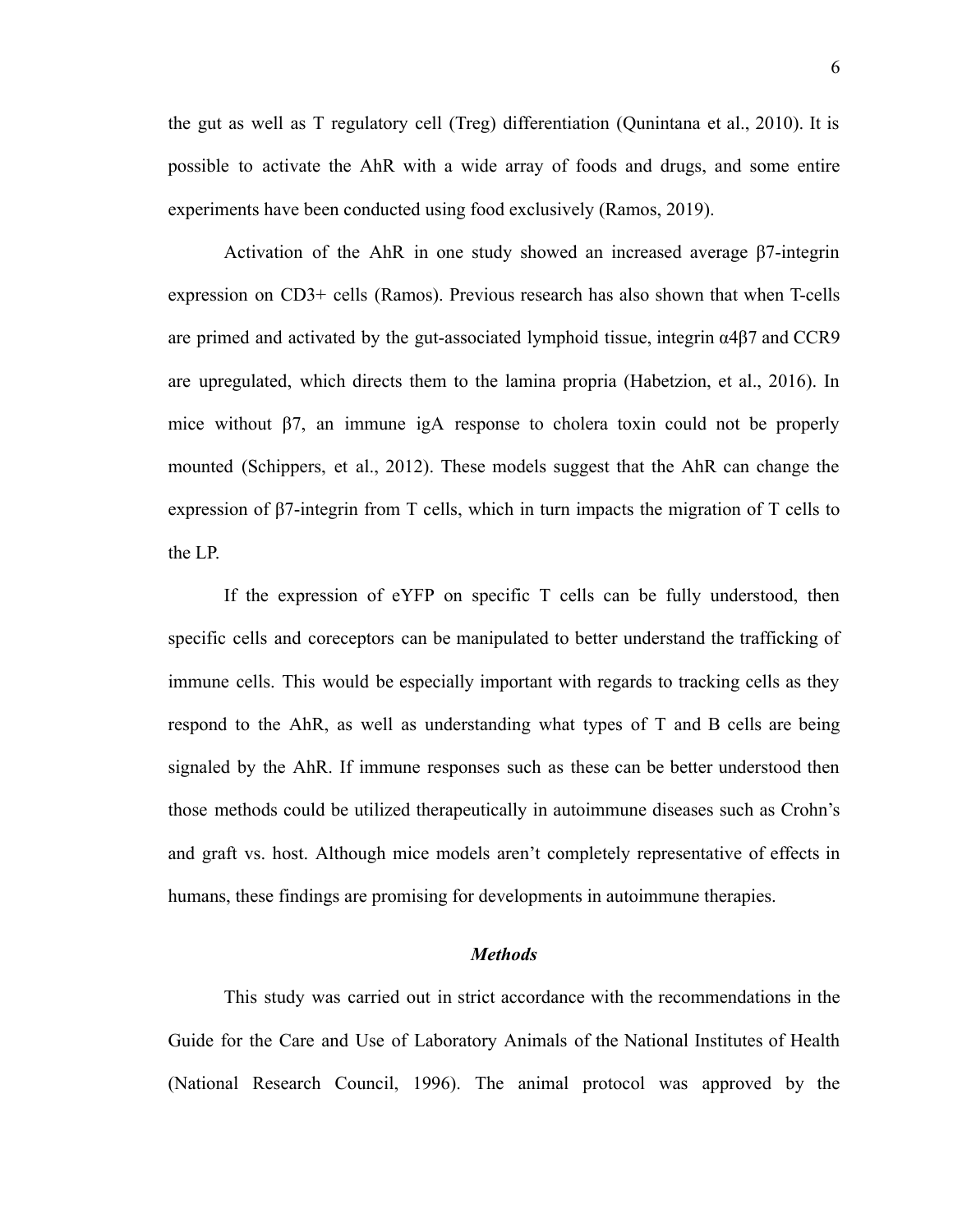Institutional Animal Care and Use Committee at UNC. All efforts were made to minimize suffering.

## **eYFP Transgenic Presence**

Testing for eYFP was completed by cheek bleeding mice via lancelet, lysing blood in AKC buffer, then washing cells in medium before resuspending in cell staining buffer. Flow cytometry via the Attune NxT V6 flow cytometer was utilized to assess eYFP presence. Mice expressing >0.52% eYFP+ were deemed to be positive for the gene, as per previous work in the laboratory (Hufford, et al.).

Gating for eYFP presence was done in three stages. The first was to run all cells and isolate the lymphocyte population, eliminating erythrocytes and any other cells. The second gate was created using FSC-A vs. FSC-H and eliminated all doublets and remaining cell fragments, so only single lymphocytes were read. The final gate took this single-cell population and used eYFP-H vs. SSC-A to measure the eYFP presence in the cells.

#### **eYFP Phenotyping**

T cell markers were assessed by euthanizing the mice via carbon dioxide, then extracting blood from the heart. This blood was then lysed via AKC lysis buffer, washed in cell medium, and then cell counts were performed using a hemocytometer. Once the cell counts were completed, 100,000 cells were transferred into tubes before antibodies were added. Following antibody addition and incubation, flow cytometry was run to assess for T cells markers and confirm eYFP presence.

Gating for cell phenotyping was conducted in five stages, with the first three being similar to that for eYFP transgenic presence testing. Following eYFP assessment,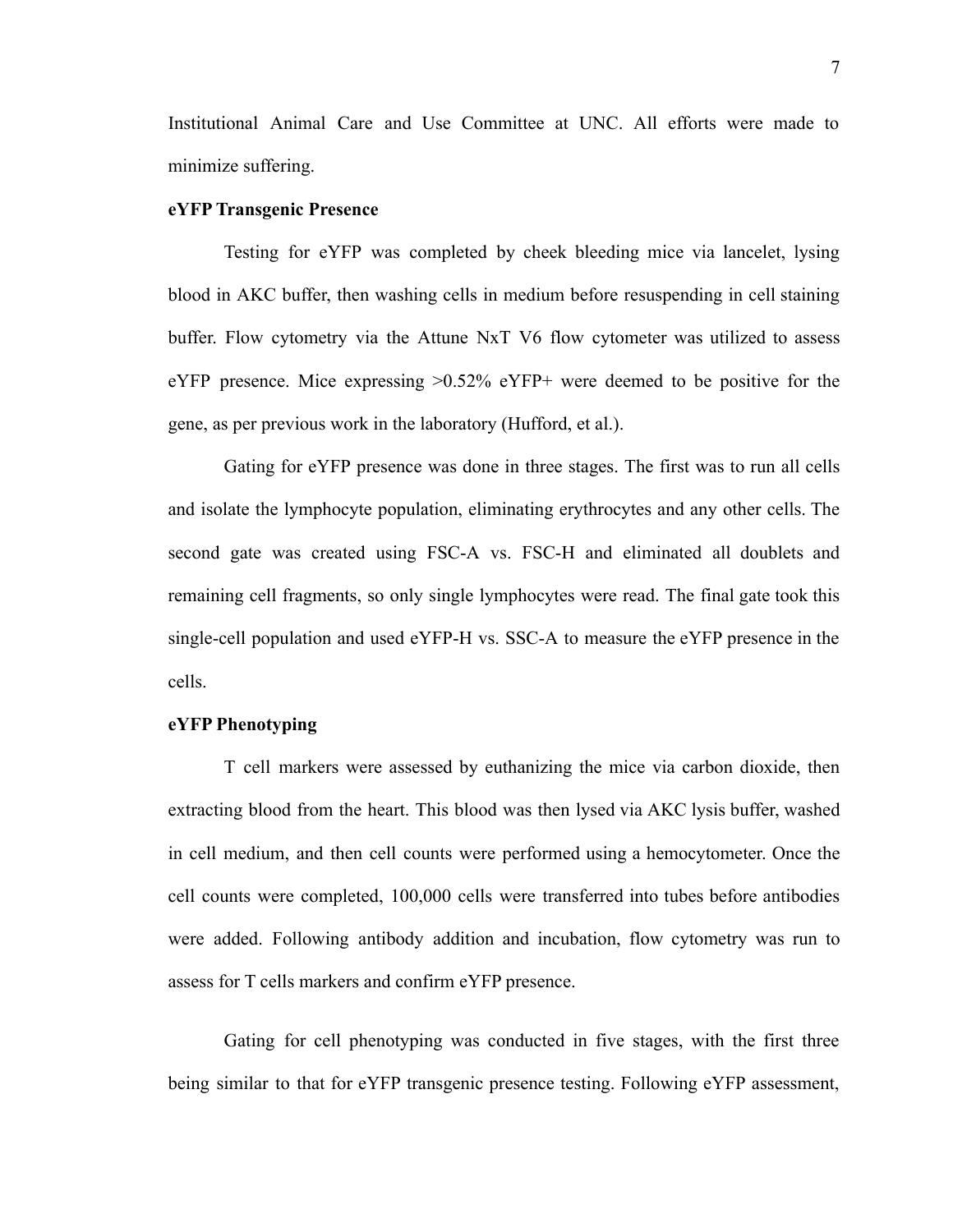eYFP positive cells were gated for in an SSC-A vs. CD3 plot. CD3 positive cells were gated and then placed in a CD4 vs. CD8 quadrant.

## *Results*

# **eYFP Transgenic Presence**

A total of 23 mice were assessed for eYFP transgenic presence via live blood collection as detailed above. Samples were then analyzed via flow cytometry (Table 1). Of the 23 total mice, there were 9 confirmed positive, 13 confirmed negative, and one inconclusive. Negative mice were either euthanized or used as negative controls in other experiments. Positive male mice were either used as stud mice for breeder cages if needed or as positive controls. Positive female mice were used as positive controls in later experiments. Positive mice showed an average of 0.972% eYFP positive cells, and negative mice showed an average of 0.138% eYFP positive cells.

| Mouse      | $eYFP\%$         | eYFP Status | Mouse      | $eYFP\%$ | eYFP Status |
|------------|------------------|-------------|------------|----------|-------------|
| 19.8.2 LR  | 0.551            | Positive    | 24.5.2L    | 0.389    | Negative    |
| 19.8.2L    | 0.546            | Positive    | 24.5.2R    | 0.187    | Negative    |
| 19.8.2R    | 0.537            | Positive    | $25.1.1 -$ | 1.103    | Positive    |
| 19.8.2-    | 0.019            | Negative    | 25.1.1L    | 0.077    | Negative    |
| 24.3.2R    | 0.178            | Negative    | $26.2.1 -$ | 0.346    | Negative    |
| $24.3.2 -$ | 0.673            | Positive    | $26.1.2 -$ | 0.042    | Negative    |
| 24.3.2L    | $\boldsymbol{0}$ | Negative    | 26.1.2L    | 0.068    | Negative    |
| 24.3.1R    | 0.371            | Negative    | 26.4.2L    | 1.302    | Positive    |
| 24.3.1L    | $\boldsymbol{0}$ | Negative    | $27.1.1 -$ | 1.160    | Positive    |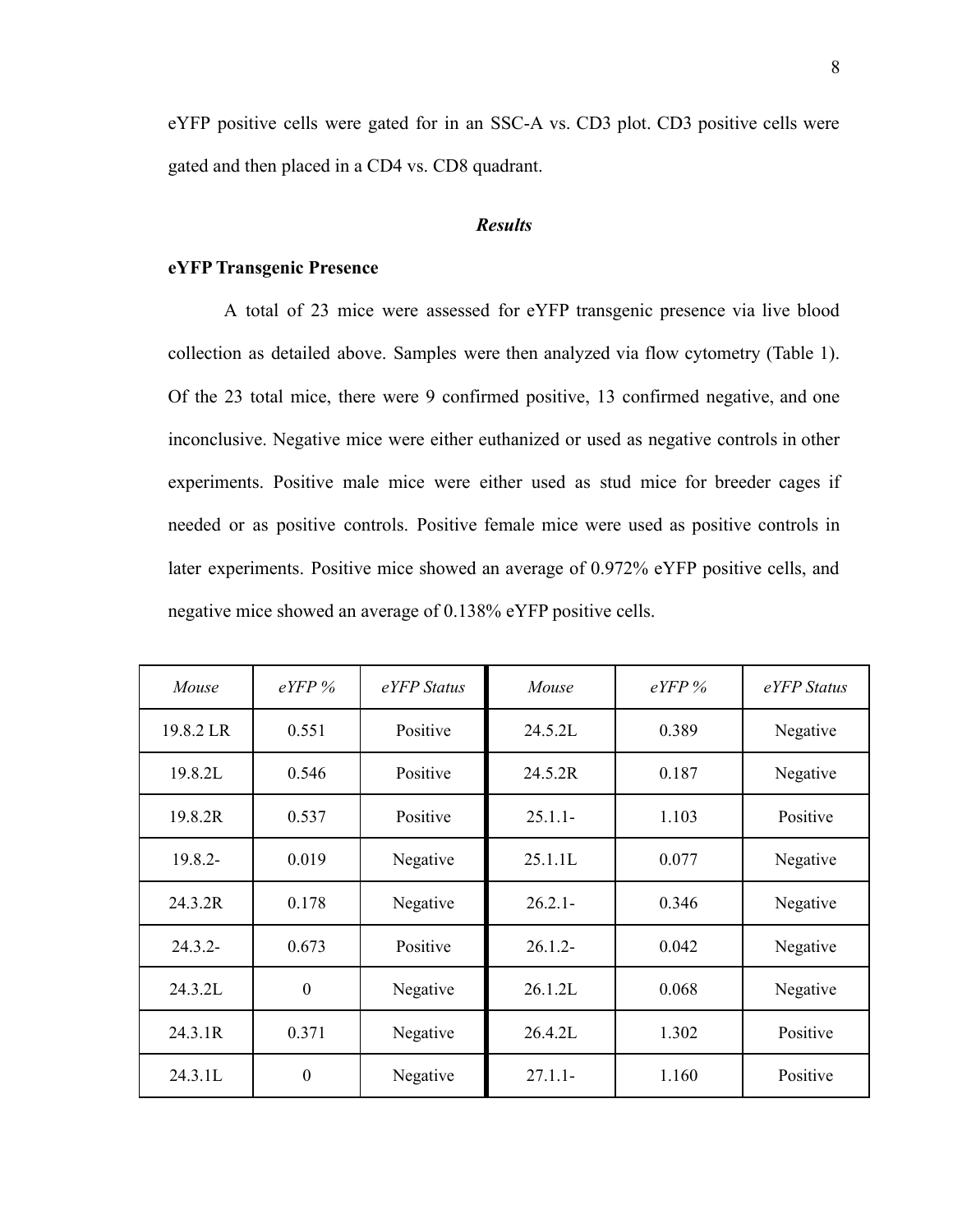| $24.3.1 -$ | N/A   | Inconclusive | 27.1.1L | 1.322 | Positive |
|------------|-------|--------------|---------|-------|----------|
| $24.5.1 -$ | 1.556 | Positive     | 27.1.1R | 0.048 | Negative |
| 24.5.1L    | 0.076 | Negative     |         |       |          |

*Table 1. Mouse identifier, eYFP reading from flow cytometry, and conclusion*

## **eYFP Phenotyping**

Mice with confirmed eYFP positive or negative were screened for phenotypes. These included CD3, CD4, CD8, CD11b, and GR1. Additionally, flow cytometry gating was used to assess for mice that were double or triple positive. Isotype controls and negative stains were run for all mice and antibodies. Of the four cell samples stained for CD3, three were confirmed eYFP positive, and one was a confirmed negative. The samples showed eYFP positive and negative as previously determined when assessed following necropsy. All four samples were positive for CD3 and eYFP but not for CD3, CD8, and eYFP.

Three mice were stained for CD3, CD4, and CD8. Two of these were positive for eYFP. One sample showed 5.106% of cells as CD3+CD8+eYFP positive. This occurred in the mouse that was 10 months old. Of the other two samples, one was 0.697% positive for the CD3+CD8+eYFP staining, and the other was inconclusive.

Mice stained for CD4, CD8, and a CD11b/GR1 combo were found to be positive for the antibodies they were stained for. The cells stained for CD4 were found to be positive for CD4 and CD11b. Similarly, cells stained for CD11b/GR1 were also found to be positive for CD4.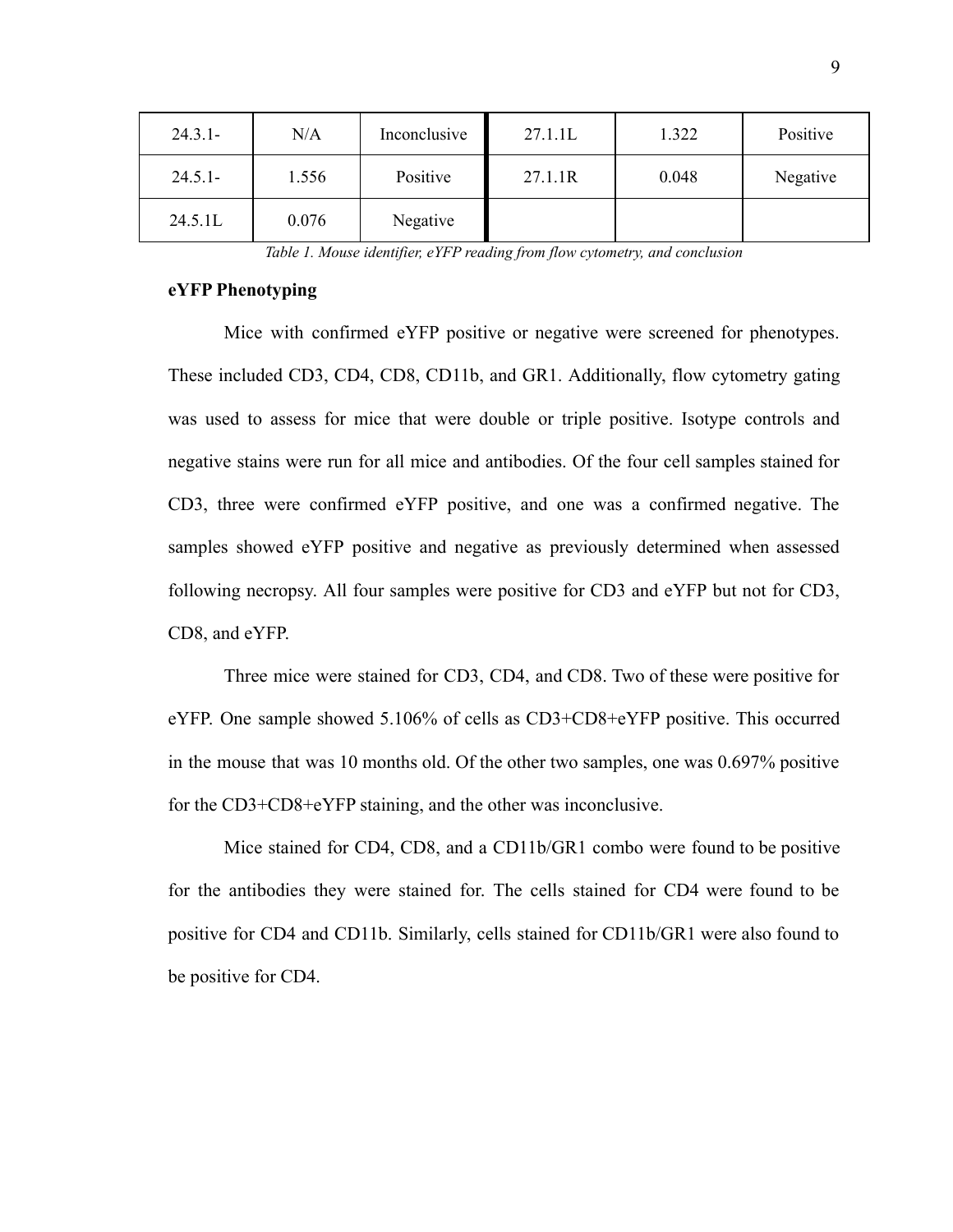| Mouse      | Antibody    | $e$ <i>YFP</i> % | $eYFP+CD3$<br>$\%$ | CD3, CD8,<br>eYFP | Conclusion                  |
|------------|-------------|------------------|--------------------|-------------------|-----------------------------|
| 27.1.1L    | CD3         | 3.385            | 7.842              | $\overline{0}$    | T-cell w/ eYFP              |
| 27.1.1R    | CD3         | 0.035            | 5.023              | $\overline{0}$    | T-cell                      |
| $27.1.1 -$ | CD3         | 2.069            | 8.721              | $\overline{0}$    | T-cell w/ eYFP              |
| 24         | CD3         | 2.868            | 3.621              | $\overline{0}$    | T-cell w/ eYFP              |
| $27.1.1 -$ | CD3/CD4/CD8 | 1.803            | 12.064             | 0.697             | Cytotoxic T-cell w/<br>eYFP |
| 24         | CD3/CD4/CD8 | 3.796            | 3.982              | 5.106             | Cytotoxic T-cell w/<br>eYFP |
| 27.1.1R    | CD3/CD4/CD8 | 0.133            | 3.545              | N/A               | T-cell                      |

*Table 2. Mouse identifier, antibody tested for, percent eYFP positive cells from flow cytometry, percent eYFP and CD3 positive cells, percent CD3+CD8+eYFP cells, and conclusion*

#### *Discussion*

Although the sample size is small, this study also suggests that eYFP positive cells do not generally express double or triple positive for CD3/CD4/CD8. As expected, this does suggest that eYFP cells are positive for the CD3 marker, which is the general marker for T-cells. The mouse that was CD3+CD8+eYFP suggests that eYFP cells are cytotoxic T-cells. The CD4 expression suggests that those cells are T-helpers, and those that express CD4 and CD11b are T-helpers and monocytes/macrophages.

# *Conclusion*

This study continues to support that eYFP transgenic testing via cheek bleeding is a viable and accurate way to test for eYFP presence in mice. Preliminarily, this data suggests that eYFP positive cells in transgenic mice are T-cells, T-helper cells,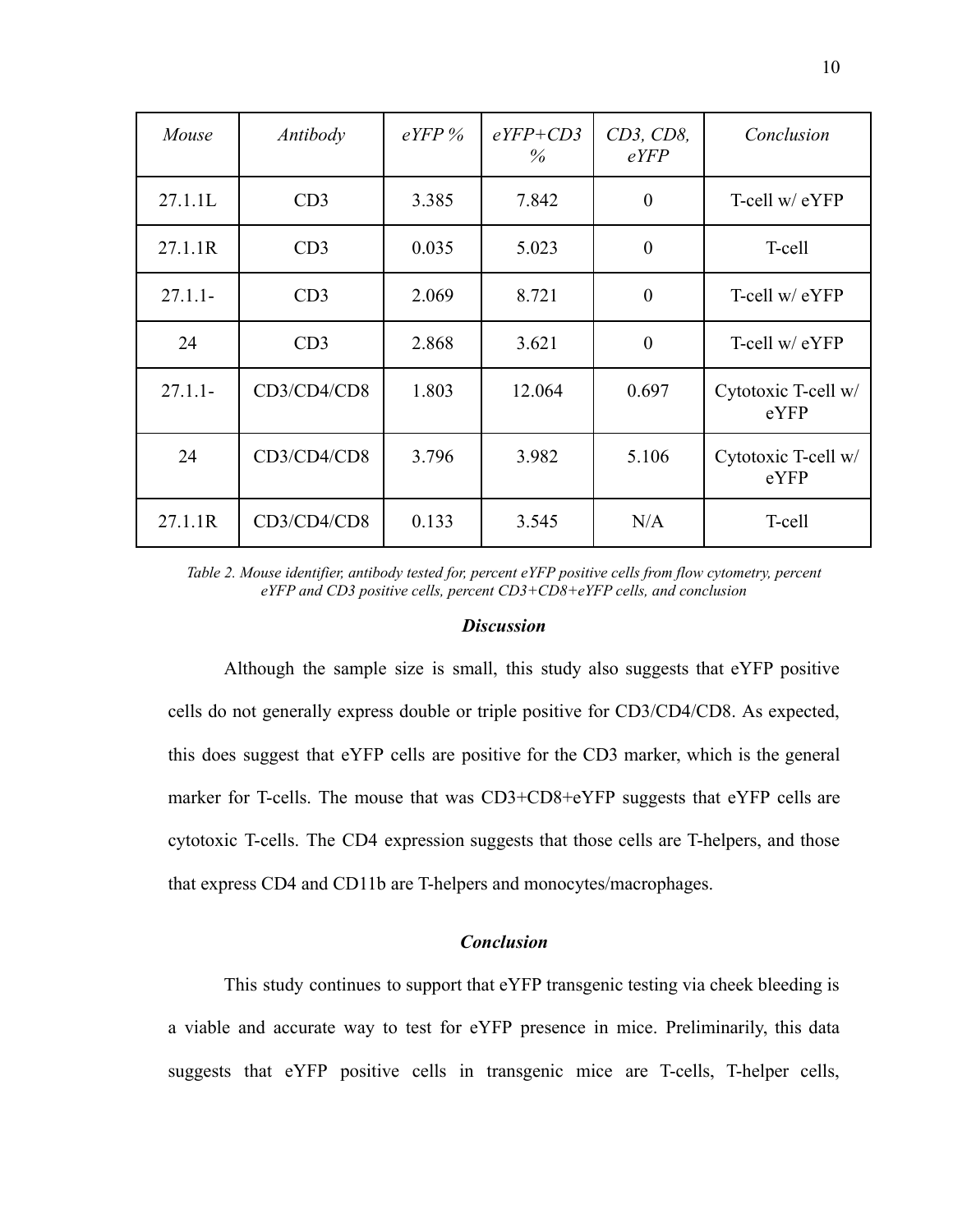monocytes, and sometimes are cytotoxic T-cells. More testing needs to be run to confirm these findings.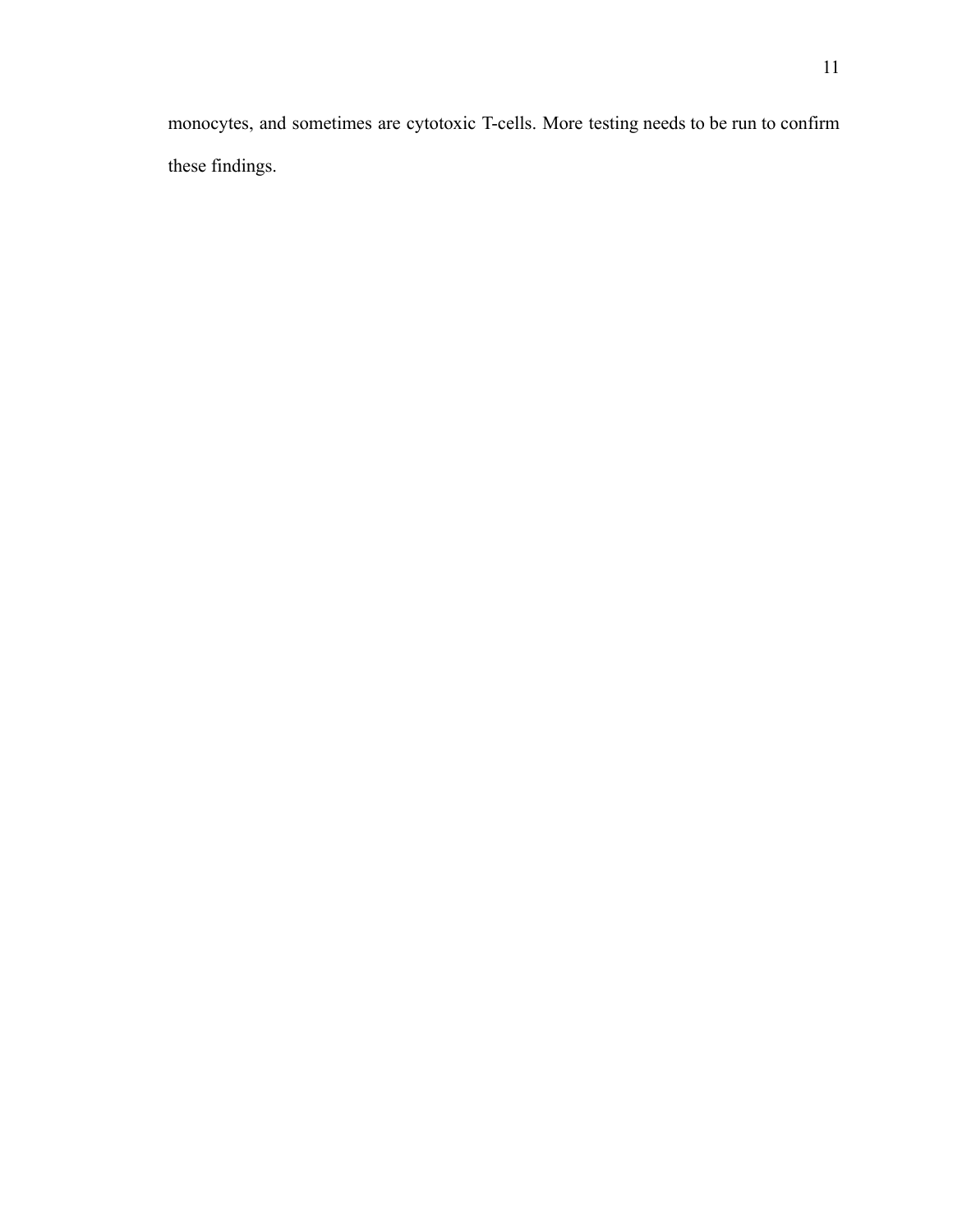#### *References*

- Brandtzaeg P, Baekkevold ES, Farstad IN, Jahnsen FL, Johansen FE, Nilsen EM, Yamanaka T (1999) Regional specialization in the mucosal immune system: what happens in the microcompartments? Immunol Today 20: 141-151. DOI: 10.1016/S0167-5699(. PMID: 10203706.
- Bulloch, K., Miller, M.M., Gal-Toth, J., Milner, T.A., Gottfried-Blackmore, A., Waters, E.M., Kaunzner, U.W., Liu, K., Lindquist, R., Nussenzweig, M.C., Steinman, R.M. and McEwen, B.S. (2008), CD11c/EYFP transgene illuminates a discrete network of dendritic cells within the embryonic, neonatal, adult, and injured mouse brain. J. Comp. Neurol., 508: 687-710. <https://doi-org.unco.idm.oclc.org/10.1002/cne.21668>
- Chmill S, Kadow S, Winter M, Weighardt H, Esser C (2010)
	- 2,3,7,8-Tetrachlorodibenzo-p-dioxin impairs stable establishment of oral tolerance in mice. Toxicol Sci 118: 98-107. DOI: 10.1093/toxsci/kfq232. PMID: 20729464.
- Esser, C., Lawrence, B., Sherr, D., Perdew, G., Puga, A., Barouki, R., & Coumoul, X. (2018).
- Old Receptor, New Tricks—The Ever-Expanding Universe of Aryl Hydrocarbon Receptor Functions. Report from the 4th AHR Meeting, 29–31 August 2018 in Paris, France. *International Journal of Molecular Sciences*, *19*(11), 3603. doi: 10.3390/ijms19113603
- Fu, S. H., Yeh, L. T., Chu, C. C., Yen, B. L., & Sytwu, H. K. (2017). New insights into Blimp-1 in T lymphocytes: a divergent regulator of cell destiny and effector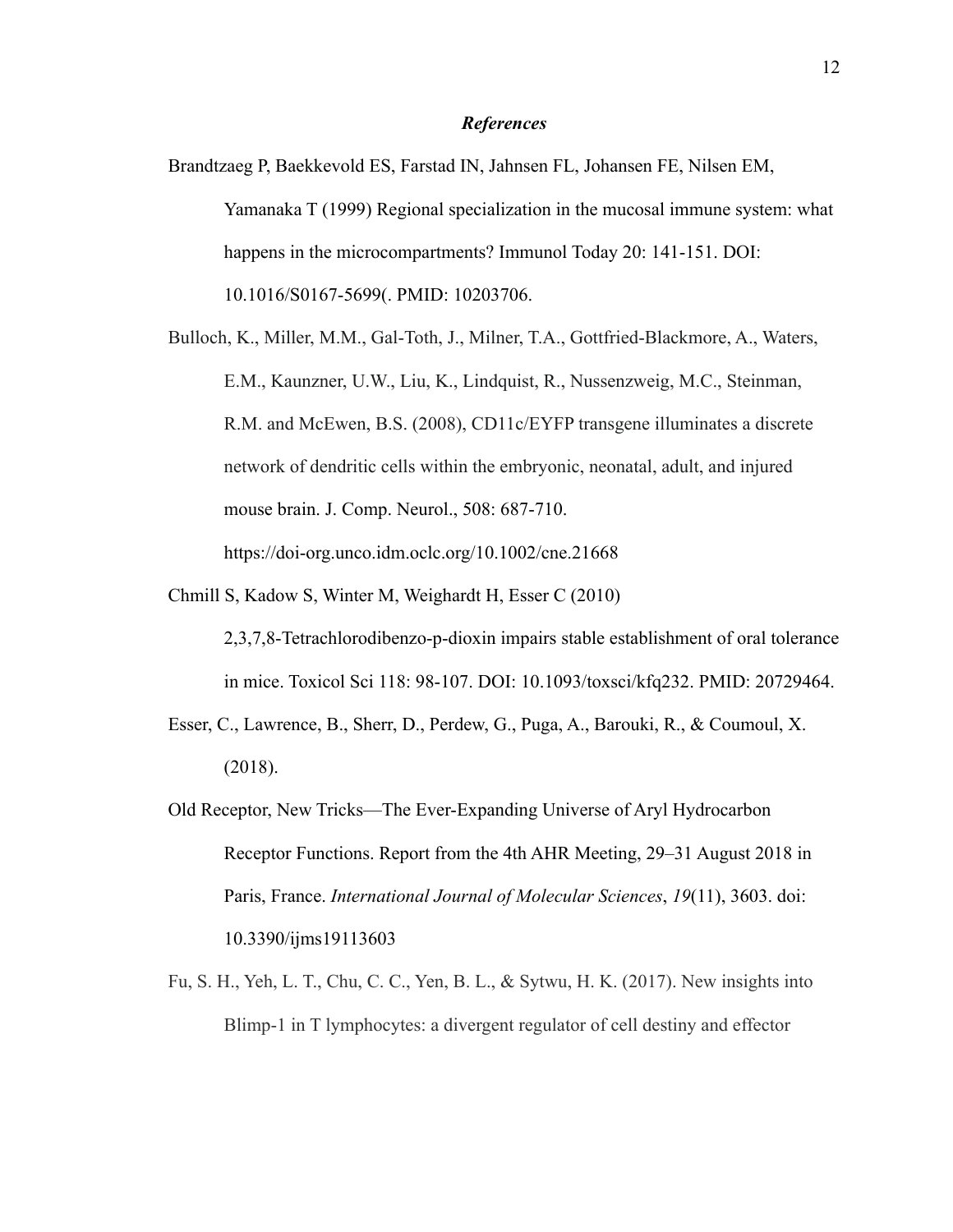function. *Journal of biomedical science*, *24*(1), 49. https://doi.org/10.1186/s12929-017-0354-8

- Hufford, Kayla M.; Weaver, Olyvia D.; Young, Nicole M.; King, Aspen E.; and DeKrey, Gregory K. (2021) "Flow Cytometry for Identification of PRDM1-eYFP Transgenic Mice," *Ursidae: The Undergraduate Research Journal at the University of Northern Colorado*: Vol. 10 : No. 1 , Article 3.
- Macpherson AJ, Geuking MB, McCoy KD (2012) Homeland security: IgA immunity at the frontiers of the body. Trends Immunol 33: 160-167. DOI: 10.1016/j.it.2012.02.002. PMID: 22410243.
- McIntosh BE, Hogenesch JB, Bradfield CA (2010) Mammalian Per-Arnt-Sim proteins in environmental adaptation. Annu Rev Physiol 72: 625-645. PMID: 20148691. DOI:10.1146/annurev-physiol-021909- 135922.
- Monteiro, P., Gilot, D., Le Ferrec, E., Lecureur, V., N'diaye, M., Le Vee, M., . . . Fardel, O. (2007). AhR- and c-maf-dependent induction of beta 7-integrin expression in human macrophages in response to environmental polycyclic aromatic hydrocarbons. Biochemical and Biophysical Research Communications, 358(2), 442-448. doi:10.1016/j.bbrc.2007.04.111
- Quintana FJ, Murugaiyan G, Farez MF, Mitsdoerffer M, Tukpah AM, Burns EJ, Weiner HL (2010) An endogenous aryl hydrocarbon receptor ligand acts on dendritic cells and T cells to suppress experimental autoimmune encephalomyelitis. Proc Natl Acad Sci U S A 107: 20768-20773. PMCID: PMC2996442.
- Ramos, Sebastian (2019) "Does TCDD Exposure Alter β7-Integrin Expression on Mouse B Cells?," Ursidae: The Undergraduate Research Journal at the University of